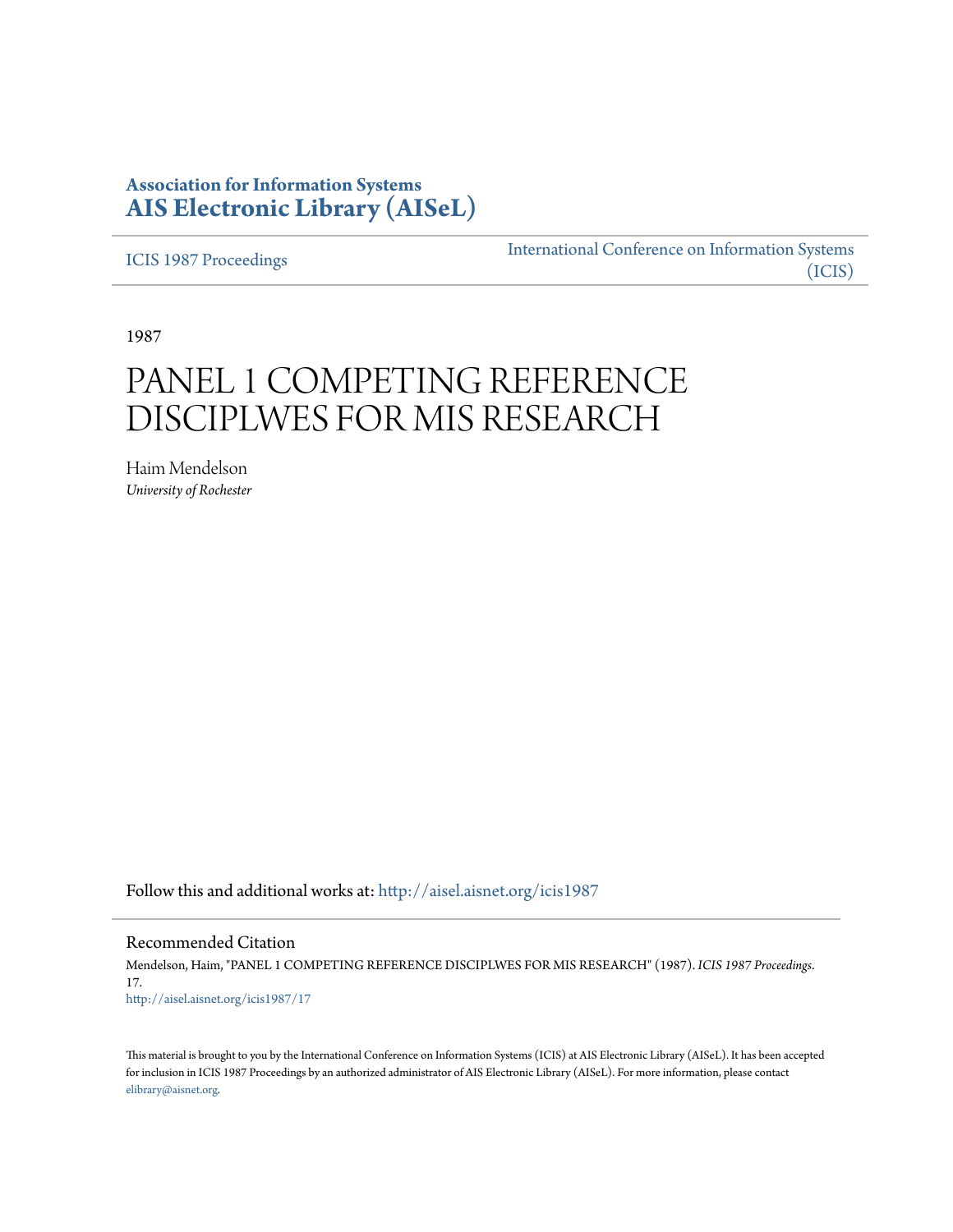### PANEL 1

## COMPETING REFERENCE DISCIPLWES FOR MIS RESEARCH

#### Chair: Haim Mendelson

William E. Simon Graduate School of Business Administration University of Rochester

#### Panelists: Gadi Ariav, New York University Gerardine DeSanctis, University of Minnesota Jeffrey Moore, Stanford University

In "The Structure of Scientific Revolutions," Kuhn (1970) identifies two mechanisms which govern the process of scientific progress: (i) Normal Science -- a continuous, cumulative process which builds on and refines a central paradigm; and (ii) Scientific Revolutions, which are periods of turbulent and discrete paradigm shift. While some of Kuhn's critics viewed his reference to the development of normal science as somewhat derogatory and researchers often emphasize the revolutionary mode in the development of science (especially in reference to their own work), Kuhn himself makes his appreciation of normal science clear and unequivocal. In Kuhn's view, normal science is <sup>a</sup> most efficient mode of achieving scientific progress because the scientist is adhering to <sup>a</sup> set of values and standards that are accepted by the profession, because he can avoid endless arguments about fundamental premises which are embodied in the prevailing paradigm, and because he can concentrate on obtaining results for focussed and well-defined research projects. Scientific revolutions are important since they enable the consolidation of better paradigms for continuing the progress of normal science.

Kuhn's analysis puts a special emphasis on the mechanisms that create a scientific profession. A key mechanism in the development of MIS is the International Conference on Information Systems (ICIS), which has set the stage for the evolution of an MIS research community. The concerns raised in the first ICIS, exemplified by Keen's (1980) statement that "At present, MIS research is a theme rather than a substantive field" (p. 9), suggest that MIS had not reached the state of <sup>a</sup> normal science as defined by Kuhn. These concerns played an important role in the subsequent development of MIS and in the reliance on relevant reference disciplines.

Kuhn's description of physical optics before Newton seems particularly relevant. Kuhn (1970) writes:

Those men were scientists. Yet, the net result of their activity was something less than science. Being able to take no common body of belief for granted, each writer felt forced to build his field anew from its foundations. In doing so, his choice of supporting observation and experiment was relatively free, for there was no standard set of methods or of phenomena that every optical writer felt forced to employ and explain. Under these circumstances, the dialogue of the resulting books was often directed as much to the members of other schools. [p. 13]

Further, argues Kuhn, fact-gathering which is not guided by a central paradigm

...is a far more nearly random activity than the one that subsequent scientific development makes familiar....The resulting pool of facts contains those accessible to casual observation and experiment, together with some of the more esoteric data retrievable from established crafts....Only very occasionally do facts collected with so little guidance from pre-established theory speak with sufficient clarity. [pp. 15-16]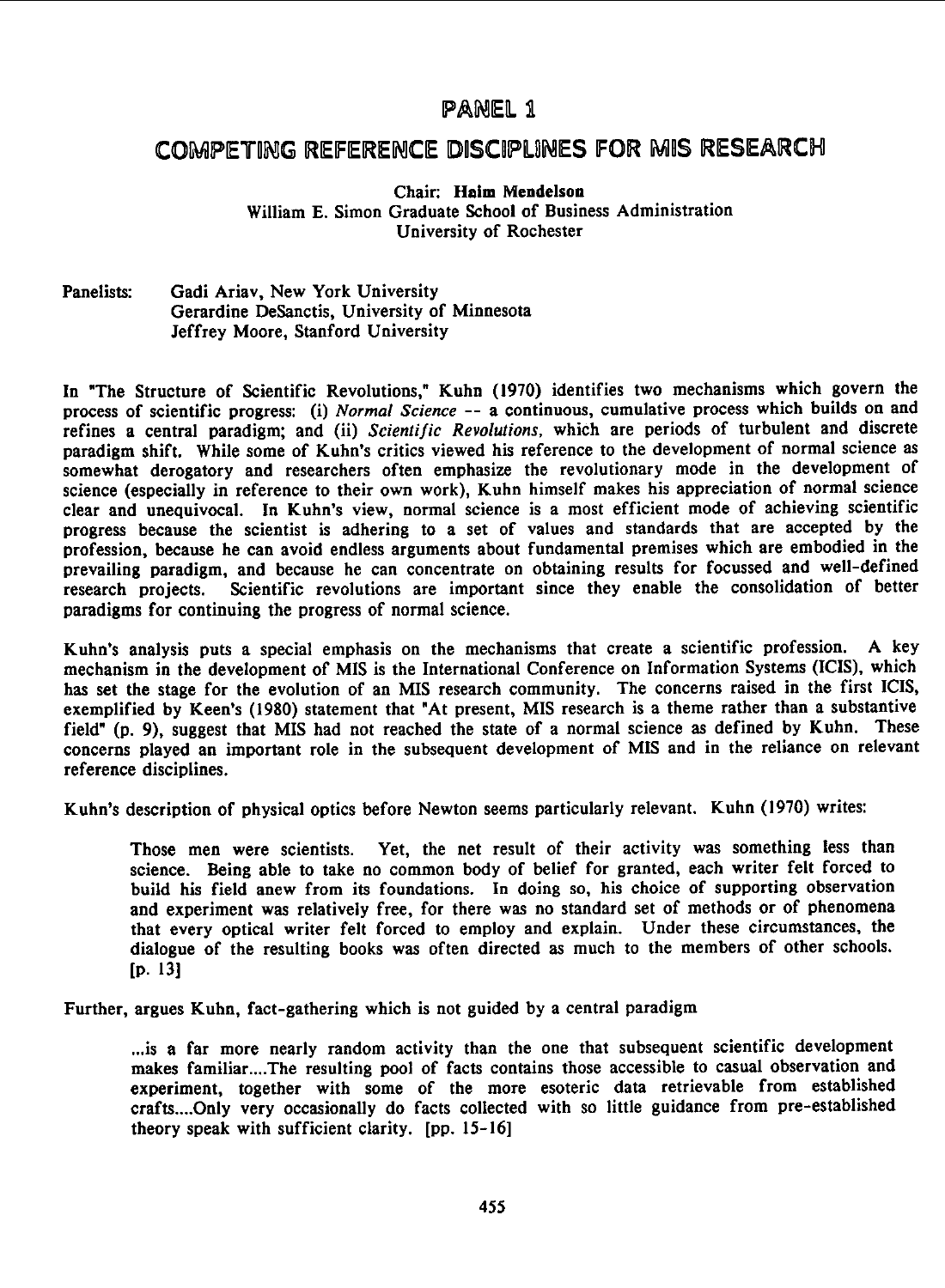These statements are echoed by numerous comments documented in the 1980 ICIS Proceedings, from Keen's complaint on the "framework-of-the-month," ad-hoc theorizing and the lack of a cumulative research tradition through Turner's criticism of research designs to Dickson, Benbasat and King's (1980) statement that "We seem to randomly generate research projects with the outcome that we have a scattering of results which presents <sup>a</sup> severe problem of pattern recognition' (p. 4) and their call for more rigorous standards and theories in the area. So, in 1980, MIS was not a "normal science" by Kuhn's definition: either it was not <sup>a</sup> science at all or perhaps it was an abnormal science.

The clear consensus of the 1980 ICIS participants was that MIS should seek guidance from the established reference disciplines. This is consistent with Kuhn's suggestion that coherent paradigms are necessary for scientific progress; Kuhn actually asserts that new fields may create their paradigms by building on more established ones. But there is <sup>a</sup> key difference between Kuhn's views and the approach actually adopted by the MIS community. Kuhn sees scientific progress as sequential process, characterized by long periods over which the profession adheres to a single paradigm with rare (but important) discrete jumps to new paradigms that subsume the old ones. In contrast, MIS has developed with a strong emphasis on parallel paradigms. The multi-disciplinary scope of MIS research is one of the cornerstones of the area. This parallelism is best demonstrated by the very structure of the first ICIS (as well as subsequent ones) which recognized that MIS is inherently inter-disciplinary and that is it important to build on <sup>a</sup> variety of reference disciplines that would support MIS as a research theme.

Kuhn would suggest that this is but <sup>a</sup> transitory phase of the paradigm period:

Before it [the transition from the pre- to the post-paradigm period] occurs, <sup>a</sup> number of schools compete for the domination of <sup>a</sup> given field. Afterward, in the wake of some notable scientific achievement, the number of schools is greatly reduced, ordinarily to one, and <sup>a</sup> more efficient mode of scientific practice begins. [p. 178]

Further, according to Kuhn, even researchers in the same narrow research area use different vocabularies before and after the paradigm change, and their whole world views will be different

Practicing in different worlds, the two groups of scientists see different things when they look from the same point in the same direction...they see different things, and they see them in different relations one to the other...before they can hope to communicate fully, one group or the other group must experience the conversion that we have been calling a paradigm shift. [p. 150]

Recalling that Kuhn is talking about scientists practicing in the same narrow field. this would certainly imply that the MIS researcher who uses microeconomics as a reference discipline cannot communicate effectively with the behavioral scientist, wouldn't it? One of the objectives of this panel is to subject Kuhn's hypothesis -- as it pertains to the MIS domain -- to an empirical test. A substantive question which arises is whether the parallel-reference-discipline mode of MIS research is sustainable. Another question is whether it is desirable: do the benefits of cross-fertilization exceed the costs of communication?

What is a reference discipline? It is <sup>a</sup> mechanism which allows applied fields to become normal sciences by building on an existing paradigm. Some people resist this idea, arguing that it imposes unnecessary constraints and hampers creativity. But it is important to recall from our previous discussion that such constraints are the operational essence of normal science. In fact, the MIS researcher will necessarily have to exercise greater creativity and caution than the "pure" followers of the reference paradigm, reshaping it to accommodate relevant MIS issues. The result is <sup>a</sup> sub-paradigm which builds on the original one but modifies and refines it in meaningful ways to make it relevant to MIS. The reference , discipline provides <sup>a</sup> core of shared values, research methodologies, techniques and quality-control mechanisms that the MIS researcher can draw on. The craftsmanship of the research will be judged by

 $\begin{bmatrix} 1 \\ 1 \\ 1 \end{bmatrix}$ 

÷,

 $\frac{3}{2}$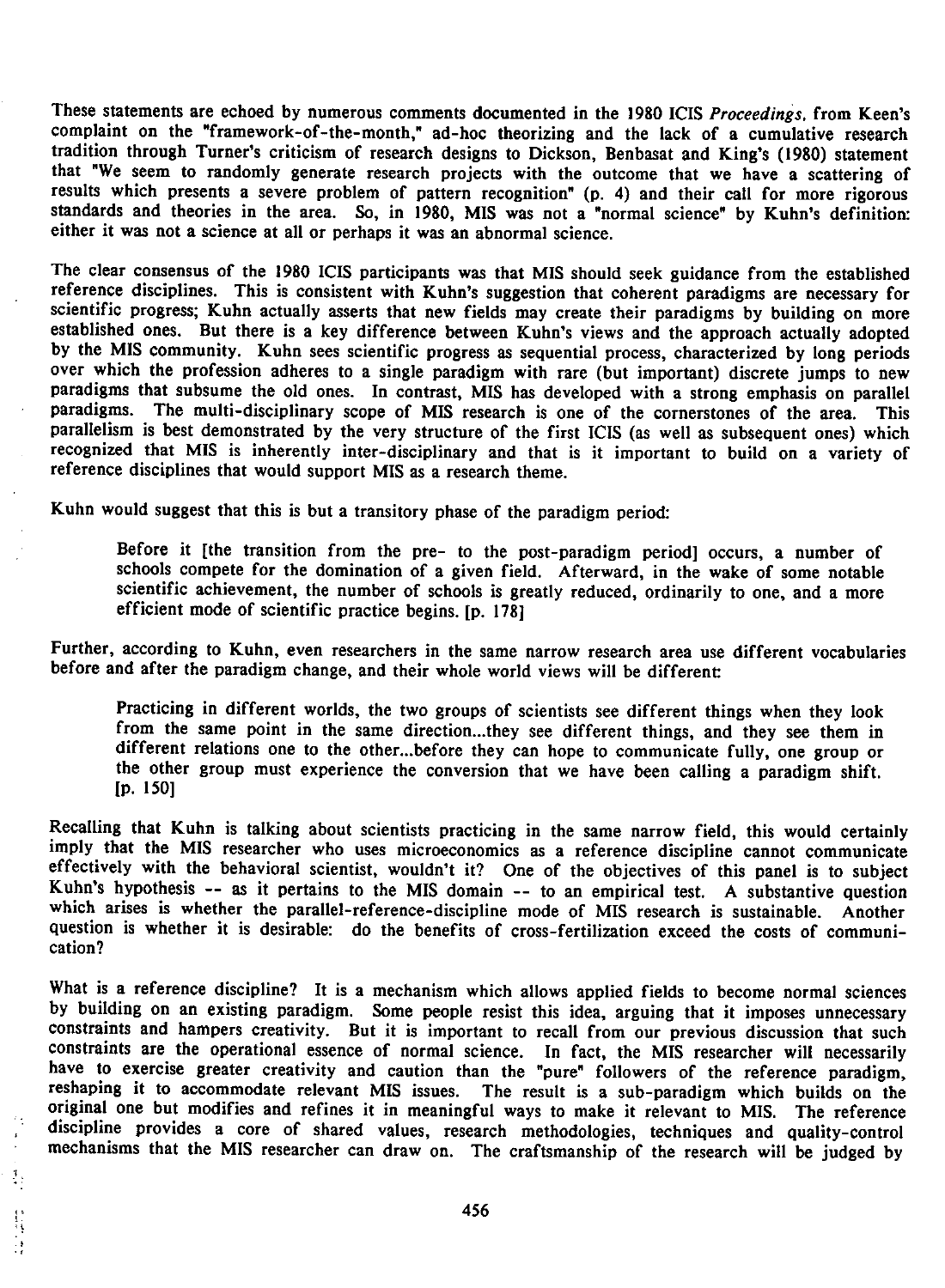the quality criteria of the reference discipline, whereas its ultimate value will depend on its contribution to the MIS domain.

Balancing the relevance (or importance) to the application domain against the quality of execution, evaluated using the criteria of the reference discipline, is <sup>a</sup> constant source of strain due to the monitoring and quality-control role of that discipline. This role should not be taken lightly (especially by those who are not yet tenured). Most business schools engage in <sup>a</sup> process of mutual monitoring across areas. A non-MIS researcher who evaluates an MIS piece may not be able to appreciate the importance and relevance of the issue studied and its contribution to MIS, but will quickly detect a sloppy application of the research methodology. The result is that the craftsmanship of execution -- measured through the criteria of the reference discipline -- becomes <sup>a</sup> critical necessary condition for the development of an area such as MIS. The established areas challenge the new kid on the block to prove its quality and relevance using their own criteria rather than those developed within MIS.

The panel assembled here represents an important subset of reference disciplines relevant to MIS research. The tradeoff between depth and breadth called for a limit of three panelists. Each panel member will first discuss the importance and contribution of his or her reference discipline to MIS research. After these position statements, a common research theme will be introduced to the three panelists and each will indicate how this theme would be addressed from the viewpoint of the specific reference discipline. Then, panel members will challenge their competitors' approaches to the problem, followed by an open discussion. Hopefully, the winner will be MIS rather than any of the competing reference disciplines.

The common theme to be addressed by all three panelists will be "improving software development productivity." It is clear from the foregoing discussion that each reference discipline's viewpoint will necessarily lead to different research questions (and certainly different answers) despite the fact that they are all looking at the same issue. This is why the topic has not been refined to the level of a specific research question -- <sup>a</sup> task which must be left to the specific paradigms. Each panelist will outline the research questions which could (and should) be addressed by his or her paradigm, the approach to studying them and the expected contribution of the results. The discussion should not be <sup>a</sup> review of completed research, but a research agenda which will highlight what the reference discipline has to offer to MIS through this concrete example. To help focus the discussion on the roles of the competing disciplines, the importance of the chosen issue to MIS research and practice can be taken for granted -- it is widely accepted, as evidenced by the frequent references to the "software bottleneck." As one measure of the value of improving software-development productivity, Gurbaxani and Mendelson (1987) estimate that the net present value of <sup>a</sup> gradual increase in software-development productivity from 5% to 10% over <sup>a</sup> 25 year period to user organizations in the United States is \$335 billion, and to hardware vendors -- \$177 billion. What fraction of this value can each of the competing reference disciplines be entitled to (if any)?

The panel participants are Gad Ariav from the Graduate School of Business at New York University, who will present the role of Information Technology research; Gerardine DeSanctis from the Carlson School of Management at the University of Minnesota, who will present the role of the behavioral sciences in MIS research; and Jeffrey Moore from the Graduate School of Business at Stanford University, who will discuss the role of Economics in Information Systems research.

#### REFERENCES

Dickson, G. W.; Benbasat, I.; and King, W. R. "The MIS Area: Problems, Challenges and Opportunities." Proceedings of The First International Conference on Information Systems, Philadelphia, PA, 1980, pp. 1-8.

Gurbaxani, V., and Mendelson, H. "Software and Hardware in Data-Processing Budgets." IEEE Transactions on Software Engineering, Vol. SE-13, No. 9, September 1987, pp. 1010-1017.